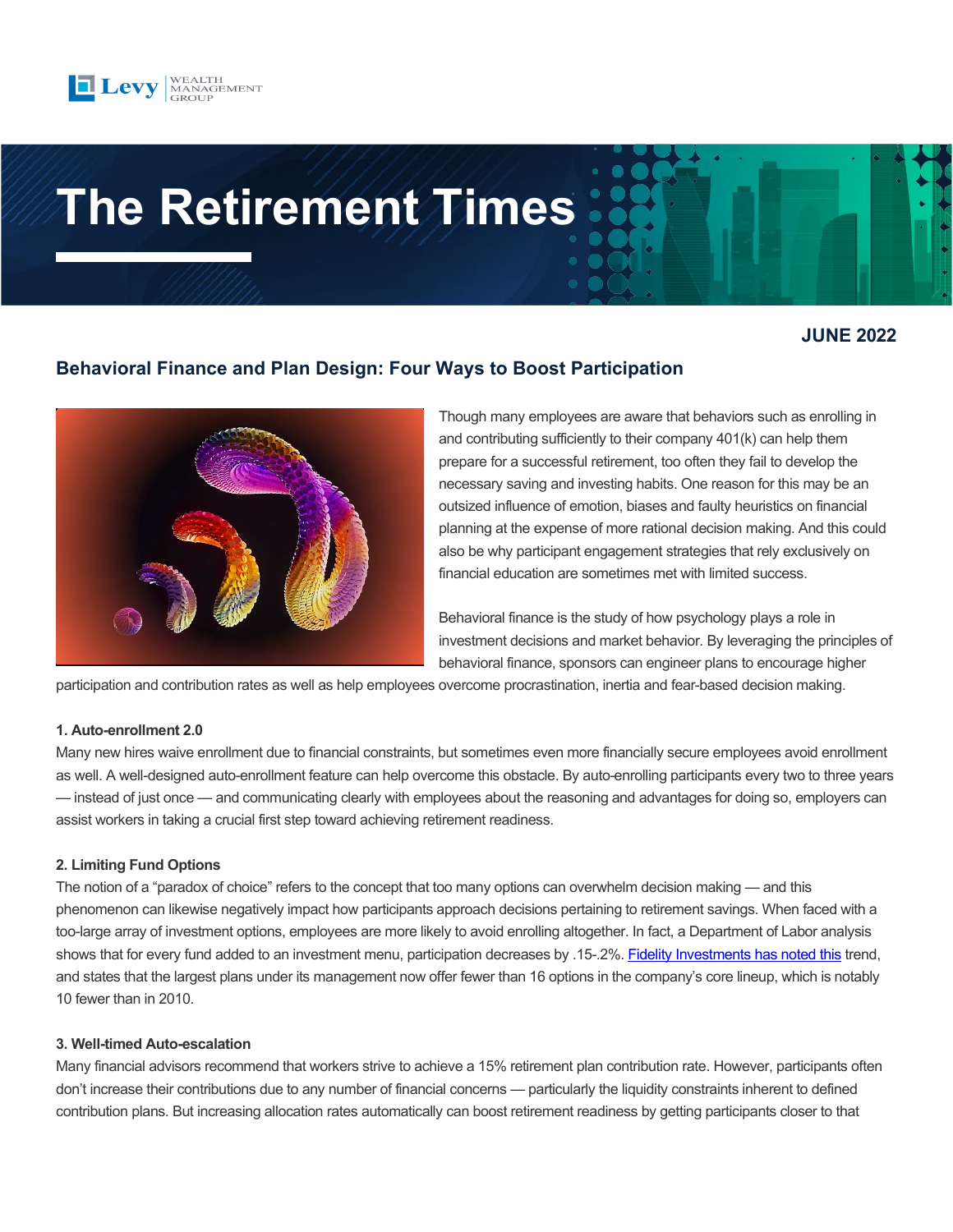target over time. And this may be most effectively timed when increases are paired with pay raises.

#### **4. Target Date Fund QDIA Adoption**

Some participants neglect rebalancing their 401(k)s, which can lead to inappropriate levels of investment risk as they approach retirement. In fact, a TIAA-CREF study found that the median number of reallocations was actually zero. One way to combat this problem is the implementation of target-date funds (TDFs) as the plan QDIA, which rebalance automatically to decrease risk as participants near their retirement date. TDFs are becoming popular in core investment lineups, and some newer, more flexible products even allow participants to customize their TDF to reflect their personal risk tolerance.

#### **Misplaced Fear Can Impact Sponsors Too**

A number of employers are reluctant to implement auto-enrollment and auto-escalation, fearing participants may react negatively, but data shows that employees largely approve of such features. In fact, according to one study, 90% of participants remain enrolled in plans following auto-enrollment, and 83% state that they're comfortable with automatic increases, suggesting such fears may be misplaced. Moreover, auto features that, in effect, help design retirement plans for greater success, align with the broader industry trend toward "do it for me" financial wellness, where participants are increasingly removed from certain aspects of investment decision making. So, if you aren't implementing auto features in your retirement plan, consider giving them another look.

#### Sources:

<https://www.plansponsor.com/vanguard-report-underscores-power-automatic-enrollment/> <https://www.principal.com/businesses/trends-insights/why-your-401k-needs-automatic-escalation> [https://sponsor.fidelity.com/bin-public/06\\_PSW\\_Website/documents/Building\\_Financial\\_Futures.pdf](https://sponsor.fidelity.com/bin-public/06_PSW_Website/documents/Building_Financial_Futures.pdf)  [https://clear.dol.gov/study/how-much-choice-too-much-contributions-401-k-retirement-plans-iyengar-et-al-](https://clear.dol.gov/study/how-much-choice-too-much-contributions-401-k-retirement-plans-iyengar-et-al-2003#:%7E:text=The%20analysis%20demonstrated%20that%20as,0.15%20to%200.20%20percentage%20points)[2003#:~:text=The%20analysis%20demonstrated%20that%20as,0.15%20to%200.20%20percentage%20points](https://clear.dol.gov/study/how-much-choice-too-much-contributions-401-k-retirement-plans-iyengar-et-al-2003#:%7E:text=The%20analysis%20demonstrated%20that%20as,0.15%20to%200.20%20percentage%20points)

### **PEPs Revisited with Reproposed IRS Rule**

The Setting Every Community Up for Retirement Enhancement (SECURE) Act of 2019 enables two or more businesses to form a pooled employer plan (PEP) regardless of whether they're related by industry, location or other association. In essence, the act created a new type of multiple employer plan (MEP) that significantly expands access to tax-advantaged retirement accounts. It also reduces administrative burdens for small- to medium-sized businesses looking to offer their employees a retirement plan benefit.

#### **PEP Benefits**

Organizations participating in a common PEP are not only afforded tax breaks but are unburdened from the task of filing separate form 5500s. The plans are professionally administered by a pooled plan provider (PPP), who assumes fiduciary liability over the plan. PEPs also offer savings potential as a result of sharing the costs for plan management and administration among participating employers.



While employers may now cross industry lines to join forces in a retirement plan, providers may have their own specific eligibility criteria that businesses must satisfy.

PEPs were projected to have more limited customizability, but the already fast evolution is proving that may not be the case. Adopting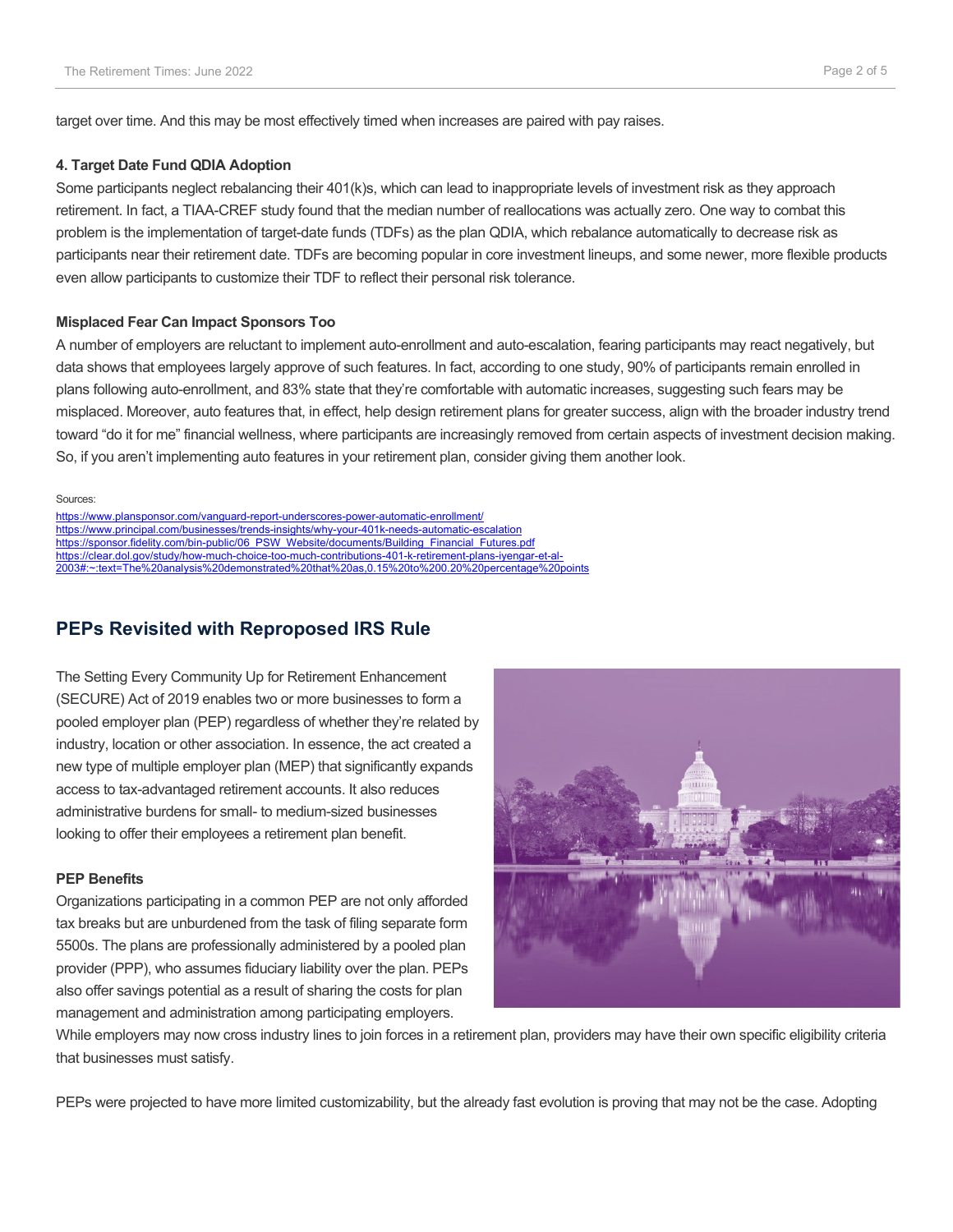employers of PEPs may tailor their plan design with certain features including: a safe harbor provision, auto-enrollment, auto-escalation, profit sharing and Roth contributions. They may also adopt various plan eligibility, matching and vesting requirements among many others.

While PEP benefits for participating employers are many, one potential drawback occurs when one of the businesses fails to uphold one of its fiduciary responsibilities. This matter is currently being considered by the IRS, which recently reproposed regulations pertaining to how MEPs and PEPs must address such situations — the so-called "one bad apple" rule. It also details administrative functions of the PPP, which include, but are not limited to:

- Monitoring compliance and making updates with respect to ERISA, pertinent tax codes and terms of the plan, including satisfying all required reporting and disclosures.
- Performing required nondiscrimination testing.
- Maintaining accurate plan data and processing participant transactions.

#### **How Do You Like Them Apples?**

Should one of the participating employers fall short in its fiduciary obligations, the one bad apple rule sets forth the actions that must be taken including: notices to be sent to the employer, actions the plan administrator would take if the employer failed to either correct the failure or create a spinoff of its portion of the plan, and any related deadlines. The rule would also require a statement indicating that plan participants become fully vested in the event the employer does not remedy the failure or establish a spinoff. As currently proposed, the final deadline for the employer to take action is considerable — up to eight months after its receipt of the first notice. The IRS has scheduled a public hearing on the proposed rule for June 22. But prevalent legal thinking is that the "one bad apple" rule will likely be eliminated or mitigated.

#### Sources

[https://www.paychex.com/articles/employee-benefits/pooled-employer-plan#:~:text=What%20is%20a%20Pooled%20Employer,such%20as%20a%20trade%20group](https://www.paychex.com/articles/employee-benefits/pooled-employer-plan#:%7E:text=What%20is%20a%20Pooled%20Employer,such%20as%20a%20trade%20group)  <https://www.federalregister.gov/documents/2022/03/28/2022-06005/multiple-employer-plans> <https://www.shrm.org/resourcesandtools/hr-topics/benefits/pages/irs-re-proposes-one-bad-apple-rule-for-multiple-employer-plans.aspx>

# **Is Participant Choice a "Get Out of ERISA Court Free Card"?**

Finally, something everyone could agree on — at least on the Supreme Court of the United States. The question before the court in Hughes v. Northwestern University was the plausibility of a breach of fiduciary duty claim stated by current and former participants in two university retirement plans. SCOTUS ruled that the petitioners in the case, originally dismissed by a district court and upheld by the U.S. Court of Appeals for the Seventh Circuit, did in fact plausibly state their claim. The Supreme Court vacated the Seventh Court ruling and remanded the case for further review.

The defendants in the case were alleged to have breached their fiduciary duty by:



- Failing to monitor and control excessive recordkeeping fees, which negatively impacted plan participants.
- Offering retail share classes of investments with higher fees than those charged by otherwise identical share classes of the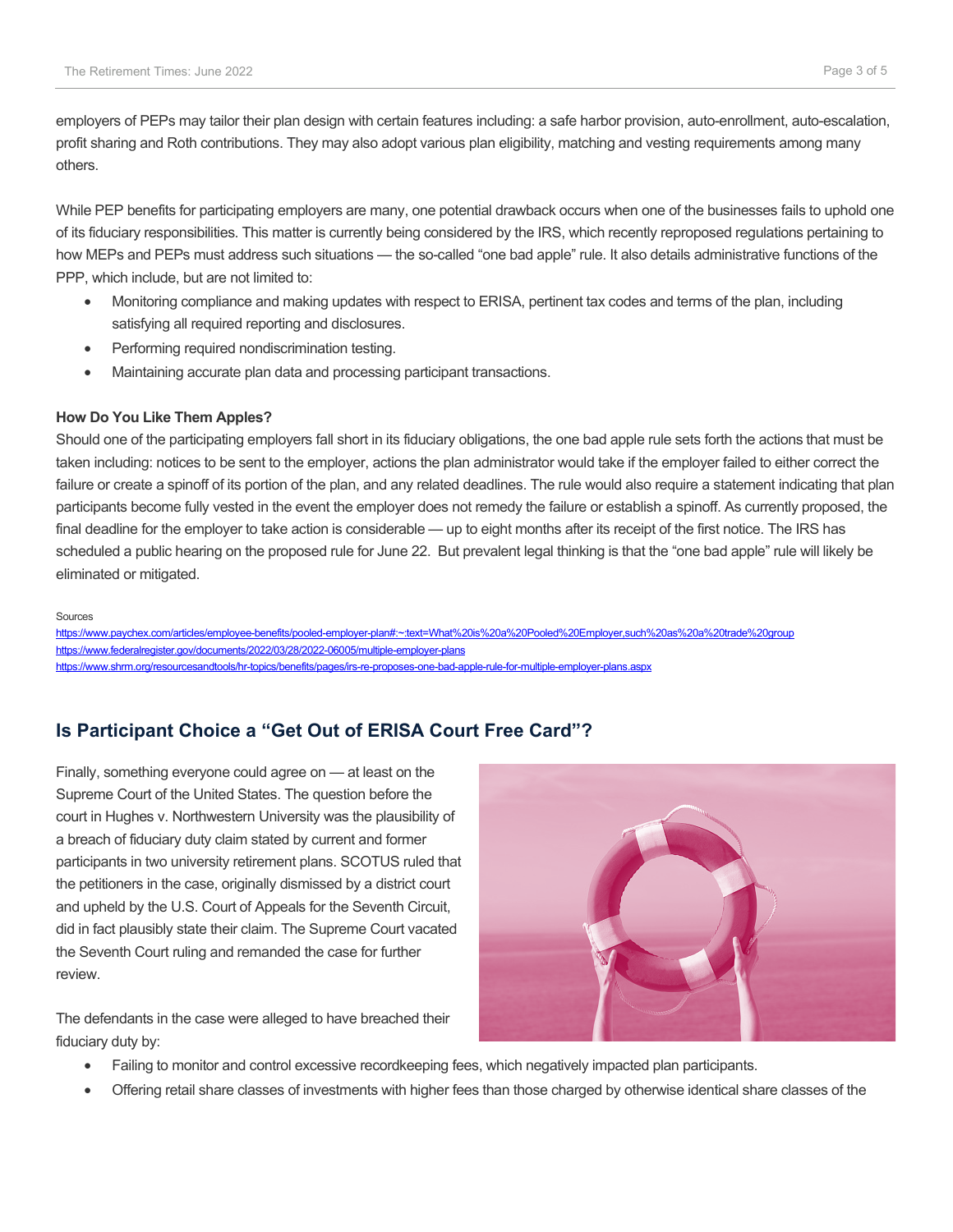same investments.

• Offering too many options that were likely to confuse investors.

SCOTUS found that the Seventh Circuit erroneously relied on "participants' ultimate choice over their investments to excuse allegedly imprudent decisions by respondents." In other words, the court asserted that the provision of sufficient investment choices to participants does not automatically exculpate fiduciaries from imprudent actions.

Plan sponsors looking for stricter pleading standards in such cases in the hopes of reining in the recent wave of excessive fee litigation were likely disappointed in the court's decision. However, they may pay particular attention to some employer-friendly language found in the opinion penned by justice Sonya Sotomayor: "At times, the circumstances facing an ERISA fiduciary will implicate difficult tradeoffs," she wrote, "and courts must give due regard to the range of reasonable judgments a fiduciary may make based on her experience and expertise."

Ultimately, the court's decision suggests a myopic focus on either choice or cost may be misplaced. While the court voiced a need for a contextual approach to evaluating fiduciary decision making, plan sponsors must remain vigilant with respect to actively monitoring and controlling fees. They must also evaluate the prudence of including each individual investment in a plan's lineup.

Over the prior two years, more than 150 excessive fee lawsuits have been filed. Twenty of those cases had been put on hold pending the Hughes decision.

#### Sources:

<https://news.bloomberglaw.com/us-law-week/explosion-of-401k-fee-litigation-gets-boost-from-supreme-court> <https://news.bloomberglaw.com/litigation/dozens-of-401k-suits-see-trickle-down-effects-from-scotus-case> <https://www.natlawreview.com/article/hughes-v-northwestern-university-lessons-retirement-committees-and-other-fiduciaries>

# **Participant Corner**

## **Beneficiary Designations – Who will get your money?**

Although not a pleasant topic, it is an important one – Who is the named beneficiary of your retirement account should you pass away?

When you enrolled in your retirement plan, you were asked to select a beneficiary to receive your retirement plan assets in the event of your death. This step may be more important than you think, and it is imperative that you keep this information up to date.

#### **Single**

If you are single, your assets go to the designated beneficiary, no